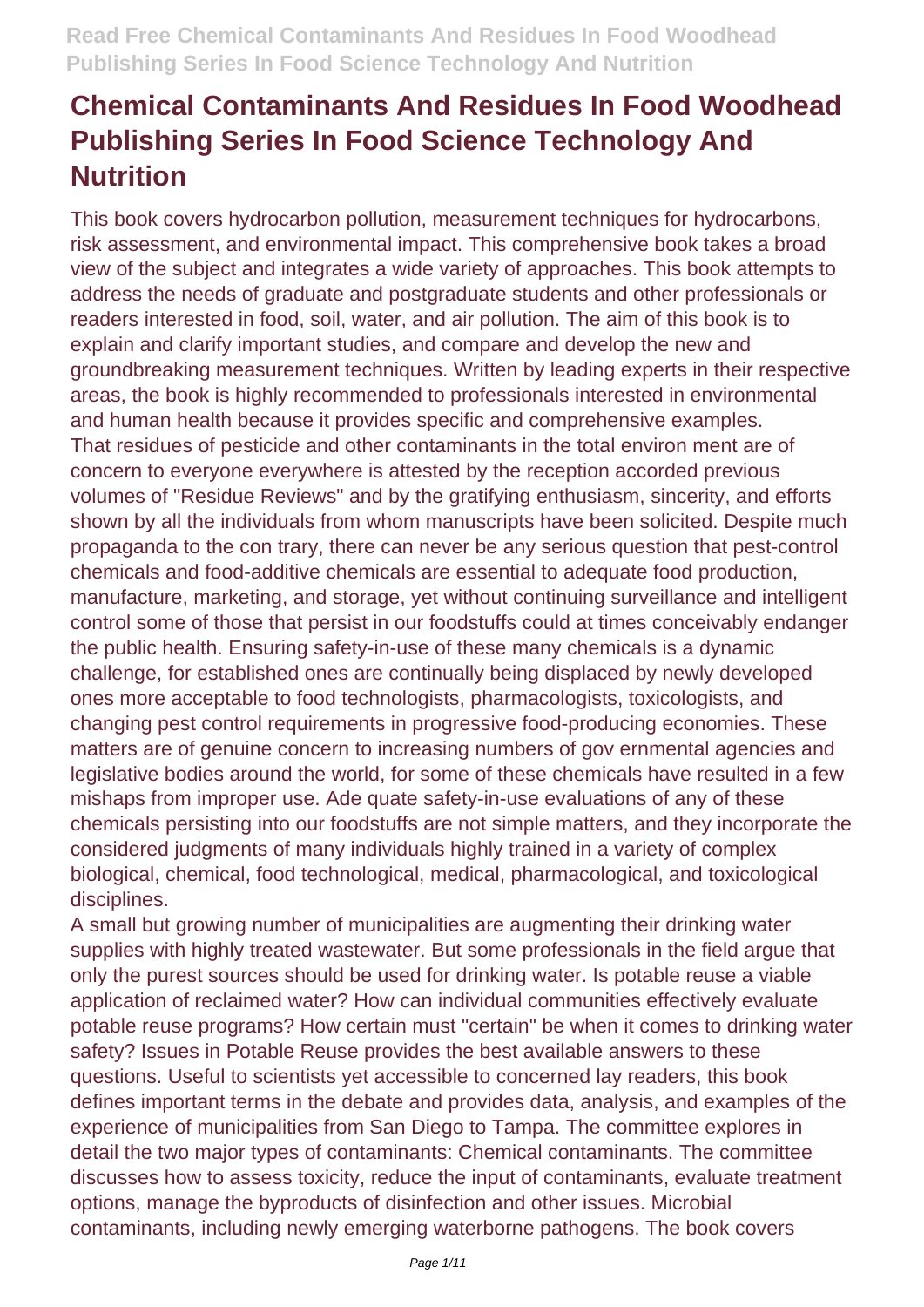methods of detection, health consequences, treatment, and more. Issues in Potable Reuse reviews the results of six health effects studies at operational or proposed reuse projects. The committee discusses the utility of fish versus mammals in toxicology testing and covers issues in quality assurance.

#### 12.2.1.2 Receptor Binding Assay

Chemical contaminants are a major concern for the food industry. Chemical contaminants and residues in food provides an essential guide to the main chemical contaminants, their health implications, the processes by which they contaminate food products, and methods for their detection and control. Part one focuses on risk assessment and analytical methods. Gas chromatography and mass spectroscopy techniques for the detection of chemical contaminants and residues are discussed, as are applications of HPLC-MS techniques and cell-based bioassays. Major chemical contaminants are then discussed in part two, including dioxins and polychlorinated biphenyls, veterinary drug and pesticide residues, heat-generated and non-thermallyproduced toxicants, D- and cross-linked amino acids, mycotoxins and phycotoxins, and plant-derived contaminants. Finally, part three goes on to explore the contamination of specific foods. Chemical contamination of cereals, red meat, poultry and eggs are explored, along with contamination of finfish and marine molluscs. With its distinguished editor and international team of expert contributors, Chemical contaminants and residues in food is an invaluable tool for all industrial and academic researchers involved with food safety, from industry professionals responsible for producing safe food, to chemical analysts involved in testing the final products. Provides an essential guide to the main chemical contaminants, their health implications, the processes by which they contaminate food products, and methods for their detection and control Sections provide in-depth focus on risk assessment and analytical methods, major chemical contaminants, and the contamination of specific foods Chemical contamination of cereals, red meat, poultry and eggs are explored, along with contamination of finfish and marine molluscs

Both genes and environment have profound effects upon our health. While some environmental factors such as polluted air are high in the public consciousness, there are many other pathways for people's exposure to toxic chemicals, such as through food, water and contaminated land. It is not only chemicals that can affect health; environmental radioactivity, pathogenic organisms and our changing climate also have implications for public health, and all contribute to the global burden of disease, leading to both disability and deaths of millions of people annually across the world. An understanding of the pathways of environmental exposure, and its effects upon health is key to developing regulations and behaviours that reduce or prevent exposure, and the consequent impacts upon health. Covering topics from dietary exposure to chemicals through to the health effects of climate change, this book brings together contributors from around the world to highlight the latest science on the impacts of environmental pollutant exposure upon public health.

Bioavailability refers to the extent to which humans and ecological receptors are exposed to contaminants in soil or sediment. The concept of bioavailability has recently piqued the interest of the hazardous waste industry as an important consideration in deciding how much waste to clean up. The rationale is that if contaminants in soil and sediment are not bioavailable, then more contaminant mass can be left in place without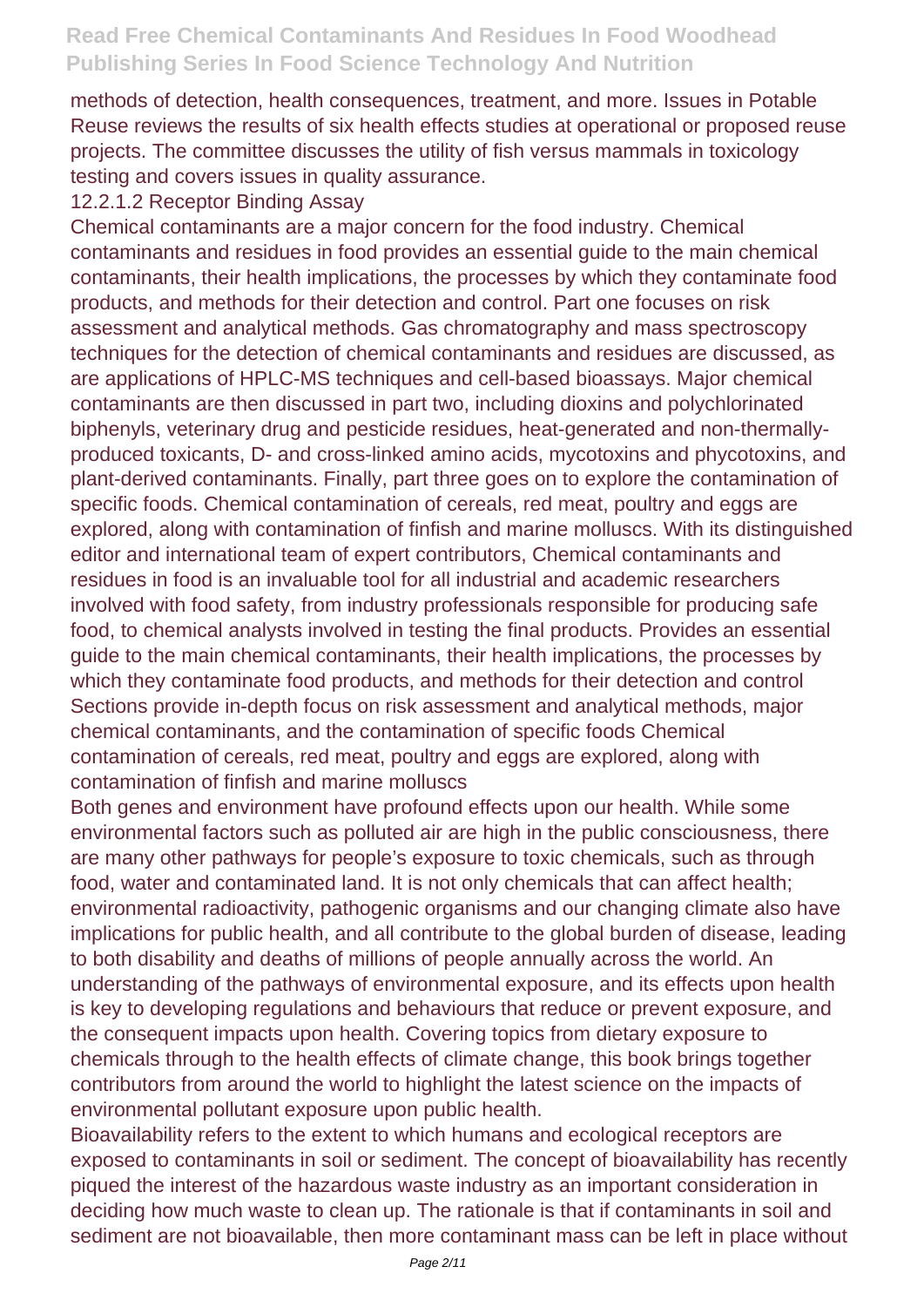creating additional risk. A new NRC report notes that the potential for the consideration of bioavailability to influence decision-making is greatest where certain chemical, environmental, and regulatory factors align. The current use of bioavailability in risk assessment and hazardous waste cleanup regulations is demystified, and acceptable tools and models for bioavailability assessment are discussed and ranked according to seven criteria. Finally, the intimate link between bioavailability and bioremediation is explored. The report concludes with suggestions for moving bioavailability forward in the regulatory arena for both soil and sediment cleanup.

Although poor air quality is probably not the hazard that is foremost in peoples' minds as they board planes, it has been a concern for years. Passengers have complained about dry eyes, sore throat, dizziness, headaches, and other symptoms. Flight attendants have repeatedly raised questions about the safety of the air that they breathe. The Airliner Cabin Environment and the Health of Passengers and Crew examines in detail the aircraft environmental control systems, the sources of chemical and biological contaminants in aircraft cabins, and the toxicity and health effects associated with these contaminants. The book provides some recommendations for potential approaches for improving cabin air quality and a surveillance and research program.

Food Contaminants and Residue Analysis treats different aspects of the analysis of contaminants and residues in food and highlights some current concerns facing this field. The content is initiated by an overview on food safety, the objectives and importance of determining contaminants and residues in food, and the problems and challenges associated to these analyses. This is followed by full details of relevant EU and USA regulations. Topics, such as conventional chromatographic methods, accommodating cleanup, and preparing substances for further instrumental analysis, are encompassed with new analytical techniques that have been developed, significantly, over the past few years, like solid phase microextraction, liquid chromatography-mass spectrometry, immunoassays, and biosensors. A wide range of toxic contaminants and residues, from pesticides to mycotoxins or dioxins are examined, including polychlorinated biphenyls, polycyclic aromatic hydrocarbons, N-nitrosamines, heterocyclic amines, acrylamide, semicarbazide, phthalates and food packing migrating substances. This book can be a practical resource that offers ideas on how to choose the most effective techniques for determining these compounds as well as on how to solve problems or to provide relevant information. Logically structured and with numerous examples, Food Contaminants and Residue Analysis will be valuable a reference and training guide for postgraduate students, as well as a practical tool for a wide range of experts: biologists, biochemists, microbiologists, food chemists, toxicologists, chemists, agronomists, hygienists, and everybody who needs to use the analytical techniques for evaluating food safety. Bioremediation technologies are gaining immense credibility in the field of waste management because of their eco-compatibility nature. Biomass can interact and confront with water and soil pollutants in both active (live) as well as passive (dead) way, thereby offering numerous opportunities of exploring them for environmental clean-up. In 21st century, wastes are no longer a waste but are recognized as a valuable Resource. Employing novel and integrated strategies for the development of modern bioremediation processes is desperate need of the hour. This edited book on Applied Bioremediation - Active and Passive Approaches contains mix of interesting chapters that will certainly add to the advancement of knowledge and will provide the required valuable resource and stimulus to the researchers worldwide. Discharges of wastes from activities associated with the federal government  $\hat{a} \in \mathbb{N}$ s Los Alamos site in northern New Mexico began during the Manhattan Project in 1943. Now designated the Los Alamos National Laboratory (LANL), the site is operated under contract by the Department of Energy (DOE). Through past and ongoing investigations, radioactive and chemical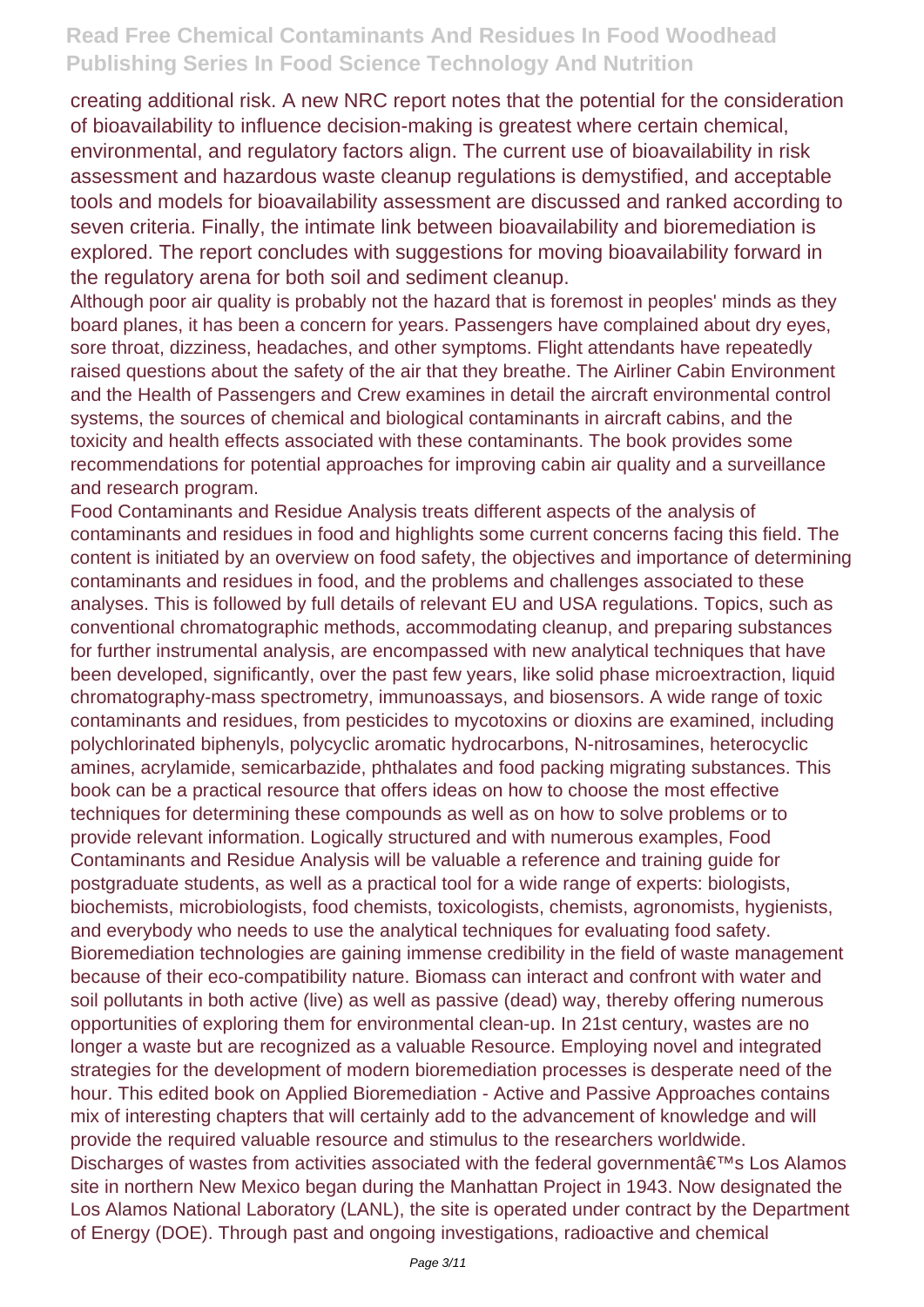contaminants have been detected in parts of the complex system of groundwater beneath the site. Since effective protection of groundwater is important for LANL $\hat{a} \in \text{TMs}$  continuing operations, DOE's Office of Environmental Management requested technical advice and recommendations regarding several aspects of LANL's groundwater protection program. This interim report summarizes the committee $\hat{a} \in \mathbb{R}^N$ s information-gathering activities and identifies issues within the scope of its task that have risen to the committee  $\hat{a} \in \mathbb{N}$ s attention without offering any findings or recommendations. The final report is expected to be released in May 2007 and it is the hope that results of the final study will provide guidance and impetus for dialogue and agreement among DOE, LANL, and other stakeholders on a focused, costeffective program for protecting the groundwater in and around the site.

Chemical Contaminants and Residues in Food, Second Edition is an invaluable tool for all industrial and academic researchers involved with food safety, from industry professionals responsible for producing safe food, to chemical analysts involved in testing the final products. This updated edition is expanded to cover the latest research and emerging issues, and has additional information useful for food safety testing. Written by an international team of expert contributors, this edition explores the entire food chain, acting as a roadmap for further research. Includes expanded coverage on risk assessment and testing technologies Presents fully updated chapters to provide the most up-to-date information in research on food chemical safety Provides new information on hot topic areas, such as food additives, mycotoxins, nanomaterials and food contact materials

Chemical Contaminants and Residues in FoodWoodhead Publishing

Can Americans continue to add more seafood to their diets without fear of illness or even death? Seafood-caused health problems are not widespread, but consumers are at risk from seafood-borne microbes and toxins--with consequences that can range from mild enteritis to fatal illness. At a time when legislators and consumer groups are seeking a sound regulatory approach, Seafood Safety presents a comprehensive set of practical recommendations for ensuring the safety of the seafood supply. This volume presents the first-ever overview of the field, covering seafood consumption patterns, where and how seafood contamination occurs, and the effectiveness of regulation. A wealth of technical information is presented on the sources of contamination--microbes, natural toxins, and chemical pollutants--and their effects on human health. The volume evaluates methods used for risk assessment and inspection sampling.

Persistent Organic Pollutants (POPs) are toxic, degradation resistant, bio accumulative, and display wide spatial distribution which has been linked to mutagenic, reproductive and immunological disorders. In Stockholm Persistent Organic Pollutants (POPs) are toxic, degradation resistant, bio-accumulative, and display wide spatial distribution, which has been linked to mutagenic, reproductive, and immunological disorders. At the Stockholm Convention, a global treaty was signed to minimize and ultimately eliminate the release of POPs into the environment. The present compilation regarding POPs focusses on the sources, atmospheric behavior, terrestrial and aquatic food chain transfer, human exposure, and fate aspects of this important class of chemicals, including topical issues like temporal trends in contamination. Furthermore, the chemical characteristics of individual POPs are also addressed. Features: Provides better understanding of Persistent Organic Pollutants (POPs) and how they affect humans and ecosystems. Includes genesis, categories, environmental fate and behavior, and associated hazards. Reviews analytical techniques involved in detection, human exposure and management. Discusses environmental dynamics of POPs. Focuses on the comprehensive account of PCDD/Fs, PCBs, PAH and other organochlorine POPs, such as DDT, lindane, and dieldrin. This book is aimed at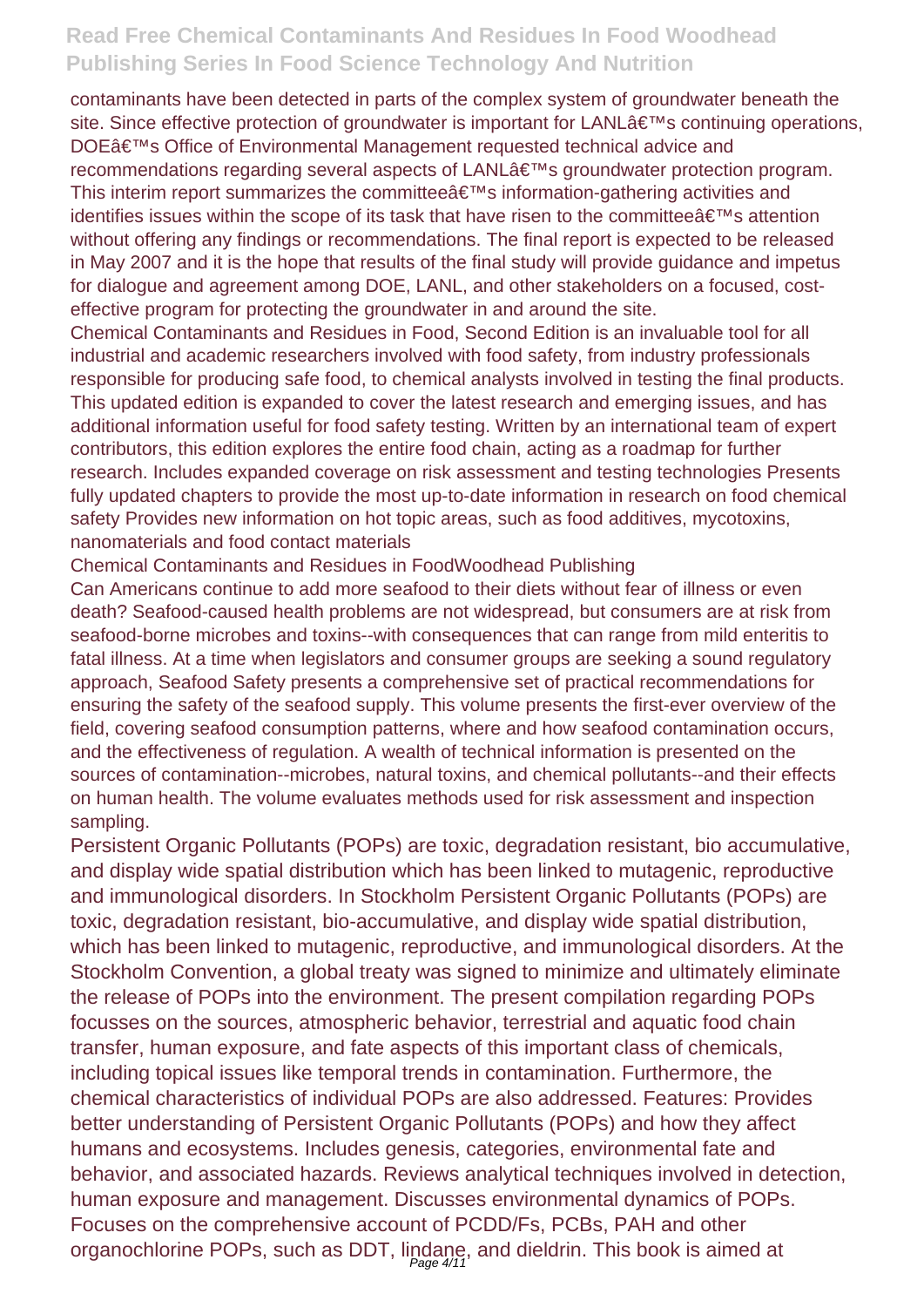researchers, professionals and graduate students in Life Science, Occupational Health and Safety, Chemical Engineering and Environmental Engineering.

The use of drugs in food animal production has resulted in benefits throughout the food industry; however, their use has also raised public health safety concerns. The Use of Drugs in Food Animals provides an overview of why and how drugs are used in the major food-producing animal industries--poultry, dairy, beef, swine, and aquaculture. The volume discusses the prevalence of human pathogens in foods of animal origin. It also addresses the transfer of resistance in animal microbes to human pathogens and the resulting risk of human disease. The committee offers analysis and insight into these areas Monitoring of drug residues. The book provides a brief overview of how the FDA and USDA monitor drug residues in foods of animal origin and describes quality assurance programs initiated by the poultry, dairy, beef, and swine industries. Antibiotic resistance. The committee reports what is known about this controversial problem and its potential effect on human health. The volume also looks at how drug use may be minimized with new approaches in genetics, nutrition, and animal management. November

Chemical contaminants in food, from pesticides and veterinary drug residues to contamination from food packaging, are a major concern for the food industry. Written by a distinguished international team of contributors, this authoritative collection describes the main chemical contaminants, their health implications, how they contaminate food products, methods of detection and how such contaminants can be controlled. Describes the main chemical contaminants of food, their health implications, how they contaminate food products, methods of detection and how such contaminants can be controlled

Soil is an irreplaceable resource that sustains life on the planet, challenged by food and energy demands of an increasing population. Therefore, soil contamination constitutes a critical issue to be addressed if we are to secure the life quality of present and future generations. Integrated efforts from researchers and policy makers are required to develop sound risk assessment procedures, remediation strategies and sustainable soil management policies. Environmental Risk Assessment of Soil Contamination provides a wide depiction of current research in soil contamination and risk assessment, encompassing reviews and case studies on soil pollution by heavy metals and organic pollutants. The book introduces several innovative approaches for soil remediation and risk assessment, including advances in phytoremediation and implementation of metabolomics in soil sciences.

Food safety is a concern for scientists, policy-makers and consumers especially as food poisoning outbreaks are becoming more common and as particular concerns arise over genetically modified foods. This book covers recent developments in the chemistry, biochemistry and physiological effects of toxicants that might have an impact on human health and welfare.

Chemical Contaminants in Human Milk contains a comprehensive, up-to-date global review of the contamination of human milk with environmental and occupational chemicals. The book covers many different aspects of this problem, including the extent and benefits of breast-feeding, the transfer of chemicals into breast milk, analytical methodologies used in human milk studies, the levels of chemical contaminants in human milk, and geographical variations and time trends in levels. The many different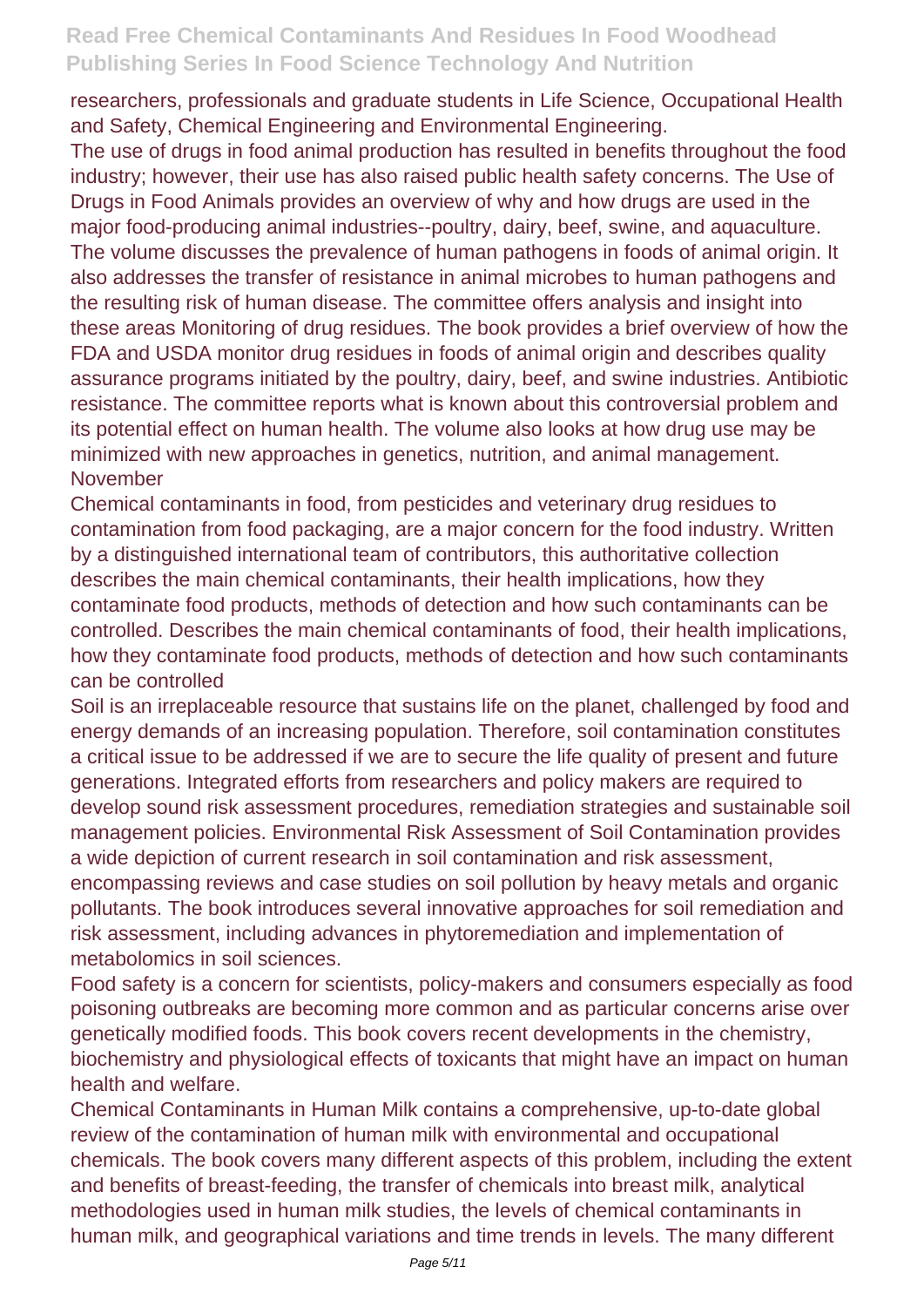factors that can influence the levels of contaminants in breast milk are also discussed. Other important topics examined include human milk contamination due to exposure of the mother at the workplace and the risk to her baby, the intake of toxic chemicals by breast-fed infants, calculated intakes and official limit values, the toxicological implications of human milk contamination based on available data from animal experiments and human studies. The book concludes with an overall assessment of the current situation, together with recommendations for future work. Chemical Contaminants in Human Milk is a valuable source of information for pediatricians and other health professionals, policy makers involved with ensuring the health and welfare of infants and nursing mothers, nursing mothers and organizations involved in the promotion of breast feeding, and individuals and organizations involved with the study and control of environmental pollution and occupational hygiene.

Reviews of Environmental Contamination and Toxicology contains timely review articles concerned with all aspects of chemical contaminants (including pesticides) in the total environment, including toxicological considerations and consequences. It attempts to provide concise, critical reviews of advances, philosophy, and significant areas of accomplished or needed endeavor in the total field of residues of these and other foreign chemicals in any segment of the environment, as well as toxicological implications.

The rapid and reliable detection of biological and chemical contaminants is extremely important in managing the safety of food and feed. "Rapid Methods" is a comprehensive reference resource for anyone interested in this subject. Developments in analytical techniques have led to the emergence of a wide range of rapid methods to complement the traditional methods. At the same time, the importance of method validation, proficiency testing, quality management, sampling and legislation have all become more widely recognised. "Rapid Methods" presents a firm base and structured framework for considering rapid analysis of biological and chemical contaminants in food and feed. The various chapters concentrate on the state of the art in rapid methods in regards to: legislation, sampling, method validation, microbial pathogens, biological materials like GMOs and allergens, toxins like bacterial food poisoning toxins, marine toxins and biogenic amines, chemicals like veterinary drugs, pesticides and dioxins. The editors firmly believe that the very nature of the theme, the excellence of the peer-reviewed papers and the holistic approach chosen in this book will draw an audience from both the food and feed industry as well as from the scientific community.

The production of animal feed increasingly relies on the global acquisition of feed material, increasing the risk of chemical and microbiological contaminants being transferred into food-producing animals. Animal feed contamination provides a comprehensive overview of recent research into animal feed contaminants and their negative effects on both animal and human health. Part one focuses on the contamination of feeds and fodder by microorganisms and animal by-products. Analysis of contamination by persistent organic pollutants and toxic metals follows in part two, before the problem of natural toxins is considered in part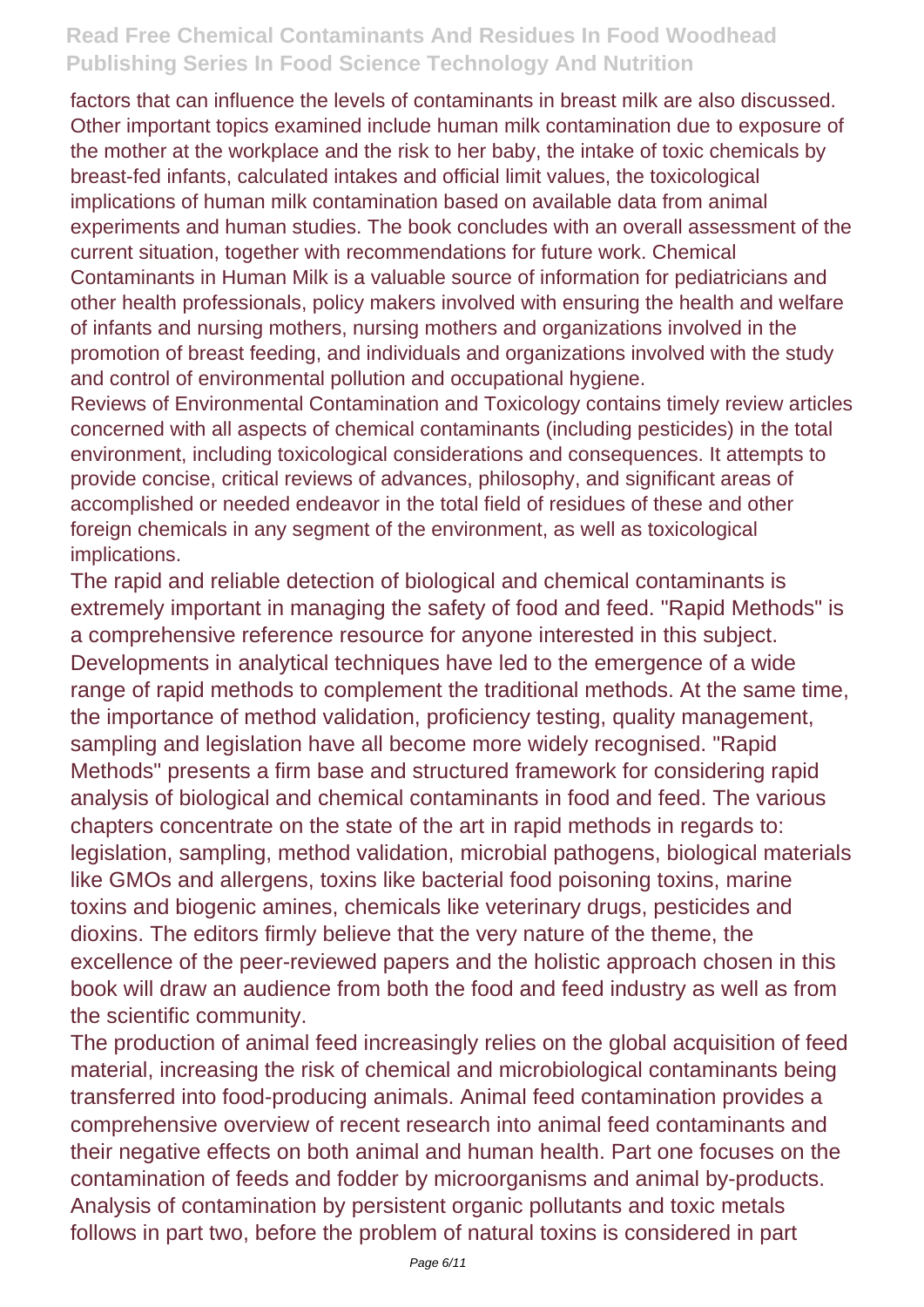three. Veterinary medicinal products as contaminants are explored in part four, along with a discussion of the use of antimicrobials in animal feed. Part five goes on to highlight the risk from emerging technologies. Finally, part six explores feed safety and quality management by considering the safe supply and management of animal feed, the process of sampling for contaminant analysis, and the GMP+ feed safety assurance scheme. With its distinguished editor and international team of expert contributors, Animal feed contamination is an indispensable reference work for all those responsible for food safety control in the food and feed industries, as well as a key source for researchers in this area. Provides a comprehensive review of research into animal feed contaminants and their negative effects on both animal and human health Examines the contamination of feeds and fodder by microorganisms and animal by-products Analyses contamination by persistant organic pollutants, toxic metals and natural toxins Eggs are economical and of high nutritional value, yet can also be a source of foodborne disease. Understanding of the factors influencing egg quality has increased in recent years and new technologies to assure egg safety have been developed. Improving the safety and quality of eggs and egg products reviews recent research in these areas Volume 2 focuses on egg safety and nutritional quality. Part one provides an overview of egg contaminants, covering both microbial pathogens and chemical residues. Salmonella control in laying hens is the focus of part two. Chapters cover essential topics such as monitoring and control procedures in laying flocks and egg decontamination methods. Finally, part three looks at the role of eggs in nutrition and other health applications. Chapters cover dietary cholesterol, egg allergy, egg enrichment and bioactive fractions of eggs, among other topics. With its distinguished editors and international team of contributors, Volume 2 of Improving the safety and quality of eggs and egg products is an essential reference for managers in the egg industry, professionals in the food industry using eggs as ingredients and all those with a research interest in the subject. Focuses on egg safety and nutritional quality with reference to egg contaminants such as Salmonella Enteritidis Chapters discuss essential topics such as monitoring and control procedures in laying flocks and egg decontamination methods Presents a comprehensive overview of the role of eggs in nutrition and other health applications including dietary cholesterol, egg allergy, egg enrichment and bioactive fractions of eggs

With an increasing population, use of new and diverse chemicals that can enter the water supply, and emergence of new microbial pathogens, the U.S. federal government is faced with a regulatory dilemma: Where should it focus its attention and limited resources to ensure safe drinking water supplies for the future? Identifying Future Drinking Water Contaminants is based on a 1998 workshop on emerging drinking water contaminants. It includes a dozen papers that were presented on new and emerging microbiological and chemical drinking water contaminants, associated analytical and water treatment methods for their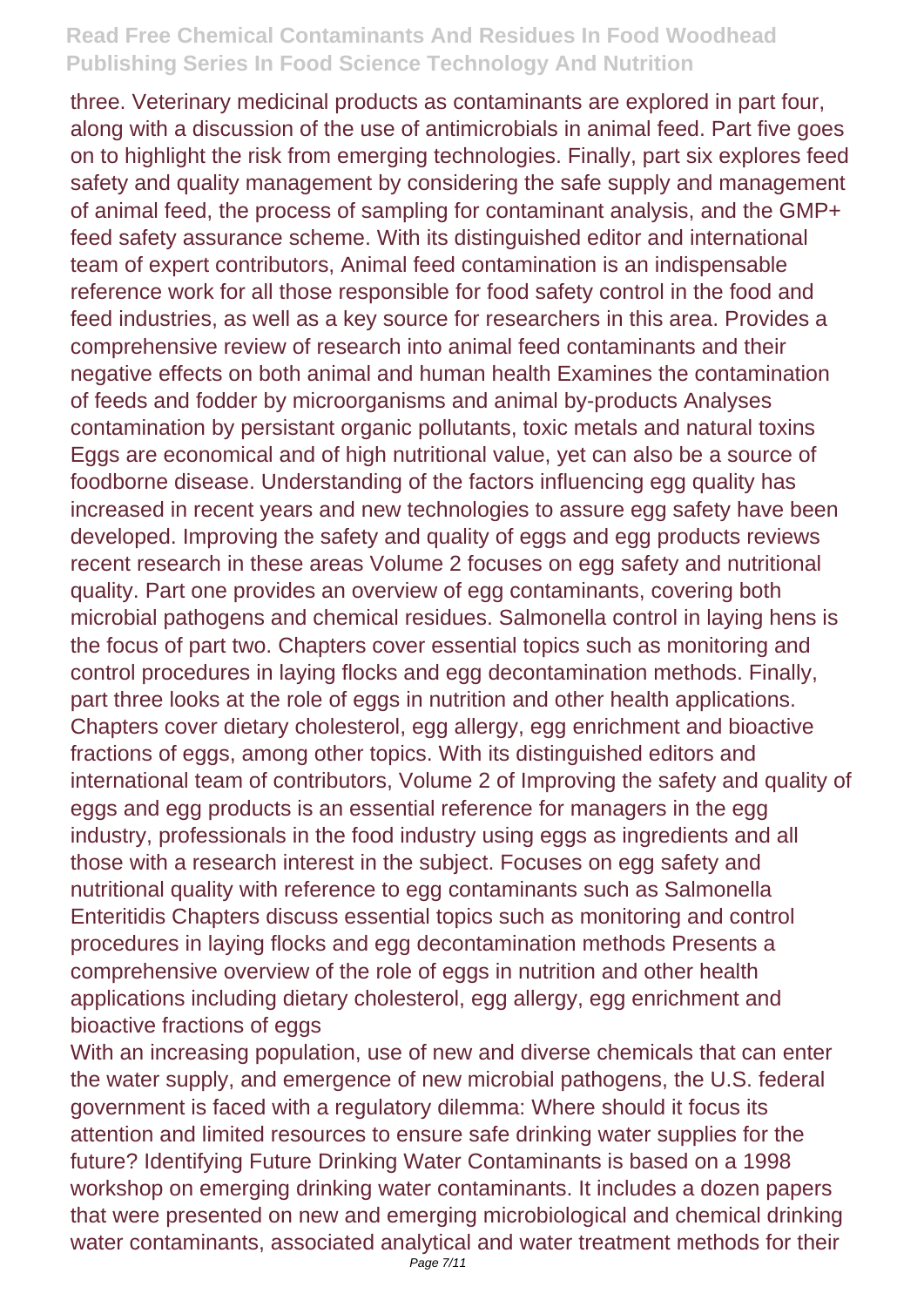detection and removal, and existing and proposed environmental databases to assist in their proactive identification and regulation. The papers are preceded by a conceptual approach and related recommendations to EPA for the periodic creation of future Drinking Water Contaminant Candidate Lists (CCLs--produced every five years--include currently unregulated chemical and microbiological substances that are known or anticipated to occur in public water systems and that may pose health risks).

How many times have we thought with concern about the possible contamination of food? Pollution, agricultural treatments, technological treatments, and packaging are the best-known human sources of toxic substances as food contaminants. The present book contains 11 original research papers representing various approaches of identifying and measuring toxic residues in food materials. The analytical determination of food contaminants is an indispensable tool in characterizing the adverse effects and unexpected toxicity related to food intake. No risk assessment would be possible without data from the analysis of food contaminants. This Special Issue is an interesting overview of recent methods and is highly representative of a broad worldwide outline, collecting authors from ten different countries and four continents. Very different toxics are described, from volatile organic compounds to heavy metals and from highly polar chemicals to classical organic contaminants. A wide range of analytical techniques are portrayed, including sample preparation and clean-up methodologies, classical chromatographic and hyphenated spectroscopies, and the latest high-resolution mass spectrometry applications. The presented works consider a varied selection of foods: the studied matrices are meat, fishery products, fruits, and miscellaneous beverages.

Analysis of Chemical Residues in Agriculture presents a focused, yet comprehensive guide on how to identify, evaluate and analyze the wide range of chemicals that impact our food production system. The book presents a variety of analytical technologies and methods in order to help professionals, researchers, and graduate and undergraduate students understand chemical residues in agriculture and apply them to applications for the detection and quantification of chemical residues – both organic and inorganic – in several agricultural matrices, including crops, fruits, meat, food, feed, soil and water. Agriculture remains one of the most strategic sectors for the global economy and well-being. However, it is seen as a source of environmental and health concerns mainly due to the high amount of pesticides and fertilizers used in production systems around the world; moreover, a thorough understanding of the topic is necessary when we consider livestock production systems also apply large amounts of veterinary drugs to treat illness and promote increases in productivity. Identifies the main scientific and technological approaches of analytical chemistry dedicated to agricultural and related matrices to solve real problems and for R&D purposes Provides a description of the analytical technologies and methodologies used to reduce the negative impact of several agrochemicals on the environment and health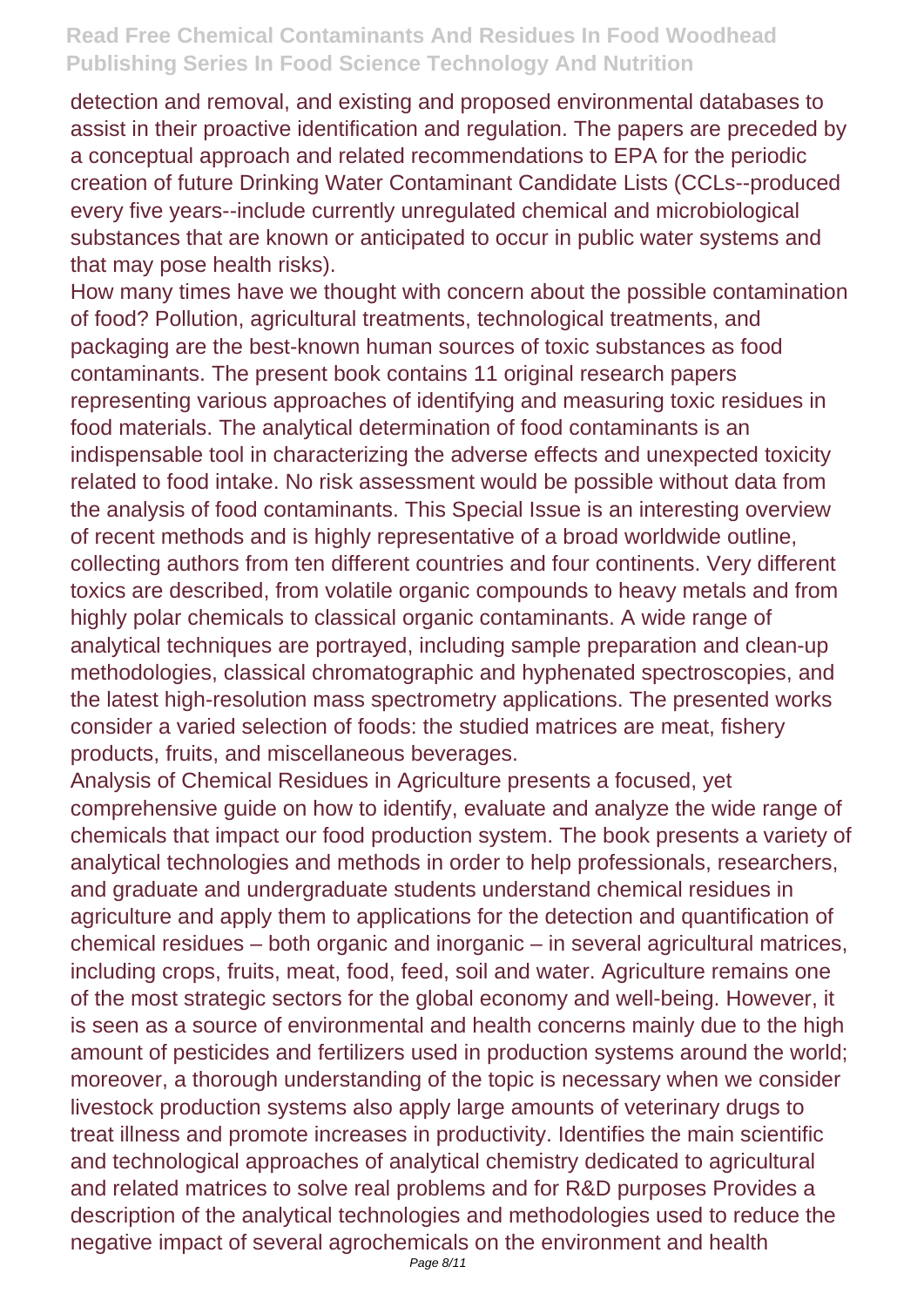### Explores cutting-edge analytical technologies to detect residues in agricultural and related matrices

That residues of pesticide and other contaminants in the total environment are of concern to everyone everywhere is attested by the reception accorded previous volumes of "Residue Reviews" and by the gratifying enthusiasm, sincerity, and efforts shown by all the in dividuals from whom manuscripts have been solicited. Despite much propaganda to the contrary, there can never be any serious question that pest-control chemicals and food-additive chemicals are essential to adequate food production, manufacture, marketing, and storage, yet without continuing surveillance and intelligent control some of those that persist in our foodstuffs could at times conceivably endanger the public health. Ensuring safetyin-use of these many chemicals is a dynamic challenge, for established ones are continually being dis placed by newly developed ones more acceptable to food tech nologists, pharmacologists, toxicologists, and changing pest-control requirements in progressive. food-producing economies. These matters are of genuine concern to increasing numbers of governmental agencies and legislative bodies around the world, for some of these chemicals have resulted in a few mishaps from improper use. Adequate safety-in-use evaluations of any of these chemicals per sisting into our foodstuffs are not simple matters, and they incorporate the considered judgments of many individuals highly trained in a variety of complex biological, chemical, food technological, medical, pharmacological, and toxicological disciplines.

Persistent organic pollutants (POPs) and toxic elements, such as dioxins, flame retardants, lead and mercury, are substances of major concern for the food industry, the regulator and the public. They persist in the environment, accumulate in food chains and may adversely affect human health if ingested over certain levels or with prolonged exposure. Persistent organic pollutants and toxic metals in foods explores the scientific and regulatory challenges of ensuring that our food is safe to eat. Part one provides an overview of regulatory efforts to screen, monitor and control persistent organic pollutants and heavy metals in foods and includes case studies detailing regulatory responses to food contamination incidents. Part two moves on to highlight particular POPs, toxic metals and metalloids in foods, including dioxins and polychlorinated biphenyls (PCBs), mercury, polycyclic aromatic hydrocarbons (PAHs) and phthalates. Persistent organic pollutants and toxic metals in foods is a standard reference for those in the food industry responsible for food safety, laboratories testing for food chemical safety, regulatory authorities responsible for ensuring the safety of food, and researchers in industry and academia interested in the science supporting food chemical safety. Includes case studies which detail regulatory responses to food contamination incidents Considers the uptake and transfer of persistent organic pollutants in the food chain and the risk assessment of contaminates in food Details perticular persistent organic pollutants, toxic metals and metalloids in foods including polychlorinated biphenyls (PCBs), per- and polyfluoroalkyl substances (PFASs), mercury and arsenic among others

That residues of pesticide and other contaminants in the total environment are of concern to everyone everywhere is attested by the reception accorded previous volumes of "Residue Reviews" and by the gratifying enthusiasm, sincerity, and efforts shown by all the in dividuals from whom manuscripts have been solicited. Despite much propaganda to the contrary, there can never be any serious question that pest-control chemicals and food-additive chemicals are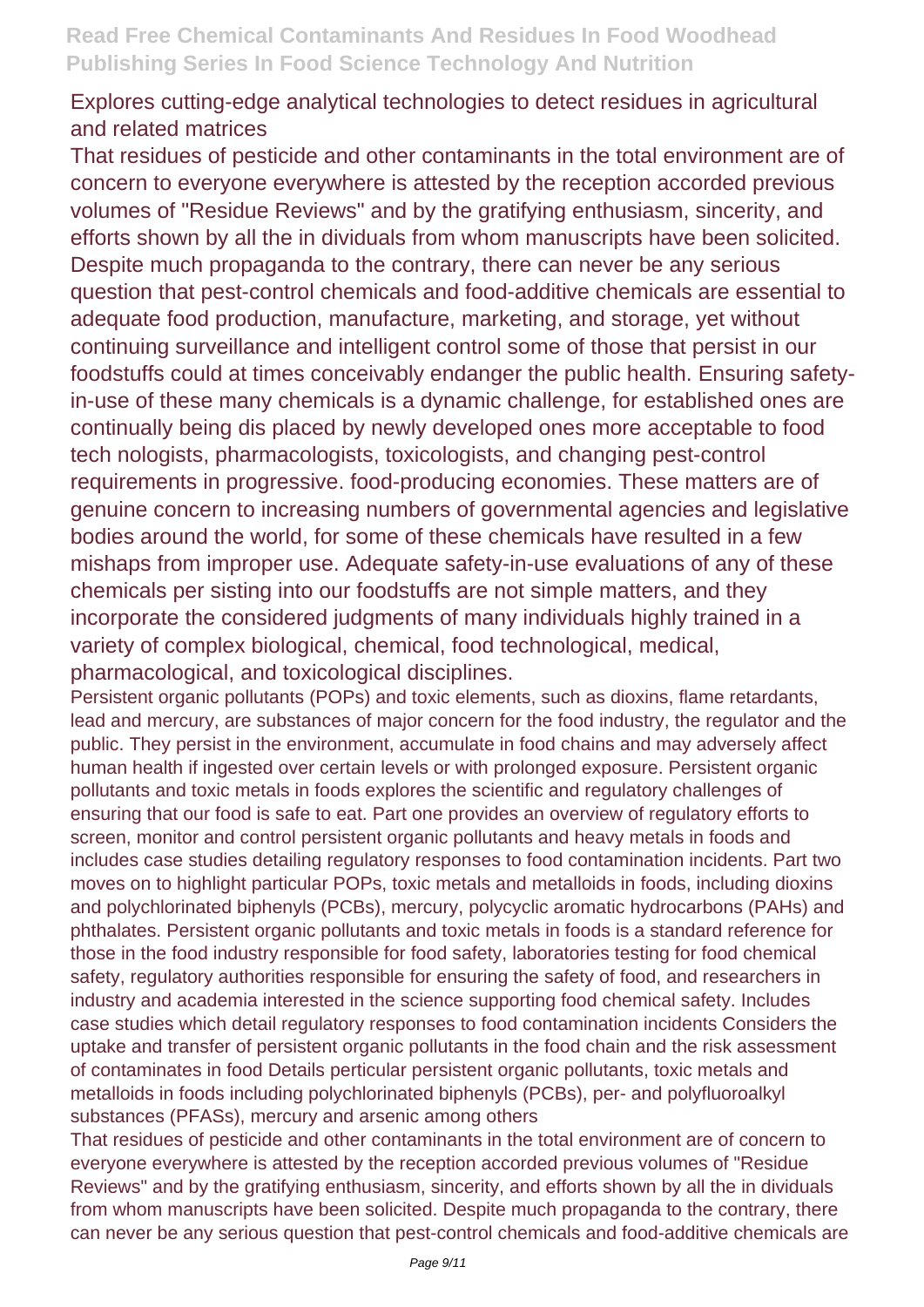essential to adequate food production, manufacture, marketing, and storage, yet without continuing surveillance and intelligent control some of those that persist in our foodstuffs could at times conceivably endanger the public health. Ensuring safety-in-use of these many chemicals is a dynamic challenge, for established ones are continually being dis placed by newly developed ones more acceptable to food tech nologists, pharmacologists, toxicologists, and changing pest-control requirements in progressive food-producing economies. These matters are of genuine concern to increasing numbers of governmental agencies and legislative bodies around the' wprld, for some of these chemicals have resulted in a few mishilps from improper use. Adequate safety-in-use evaluations of any of these chemicals per sisting into our foodstuHs are not simple matters, and they incorporate theconsidered judgments of many individuals highly trained in a variety of complex biological, chemical, food technological, medical, pharmacological, and toxicological disciplines.

Analytical Methods for Agricultural Contaminants provides proven laboratory practices and methods necessary to control contaminants and residues in food and water. This reference provides insight into good laboratory practices and examples of methods used in individual specialist laboratories, thus enabling stakeholders in the agri-food industry to appreciate the importance of proven, reliable data and the associated quality assurance approaches for end product testing for toxic levels of contaminants and contaminant residues in food. The book offers standard operating procedures and tools for researchers, practitioners and students to confidently engage in using research methods with the aim to control contaminants. Users in a laboratory setting will find this to be a practical and useful reference on how to detect and control agricultural contaminants for a safe food supply. Provides coverage of risk assessment and effective testing technologies Presents the most up-to-date information in research sample preparation and method validation to detect chemical residues Includes examples of each method for practical application Demonstrates proven, reliable research data and the associated quality assurance approaches for end product testing

That residues of pesticide and other contaminants in the total environment are of concern to everyone everywhere is attested by the reception accorded previous volumes of "Residue Reviews" and by the gratifying enthusiasm, sincerity, and efforts shown by all the in dividuals from whom manuscripts have been solicited. Despite much propaganda to the contrary, there can never be any serious question that pest-control chemicals and food-additive chemicals are essential to adequate food production, manufacture, marketing, and storage, yet without continuing surveillance and intelligent control some of those that persist in our foodstuffs could at times conceivably endanger the public health. Ensuring safety-in-use of these many chemicals is a dynamic challenge, for established ones are continually being dis placed by newly developed ones more acceptable to food tech nologists, pharmacologists, toxicologists, and changing pest-control requirements in progressive food-producing economies. These matters are of genuine concern to increasing numbers of governmental agencies and legislative bodies around the world, for some of these chemicals have resulted in a few mishaps from improper use. Adequate safety-in-use evaluations of any of these chemicals per sisting into our foodstuffs are not simple matters, and they incorporate the considered judgments of many individuals highly trained in a variety of complex biological, chemical, food technological, medical, pharmacological, and toxicologial disciplines.

The authorship of this book is comprised of a total of 65 experts of worldwide repute, originating from 13 different countries and representing various scientific disciplines such as human and veterinary medicine, agricultural sciences, (micro)biology,

pharmacology/toxicology, nutrition, (food) chemistry and risk assessment science. In 25 chapters the various chemical hazards - 'avoidable' or 'unavoidable' and possibly prevailing in major foods of animal origin [muscle foods (including fish), milk and dairy, eggs, honey] - are identified and characterised, the public health risks associated with the ingestion of animal food